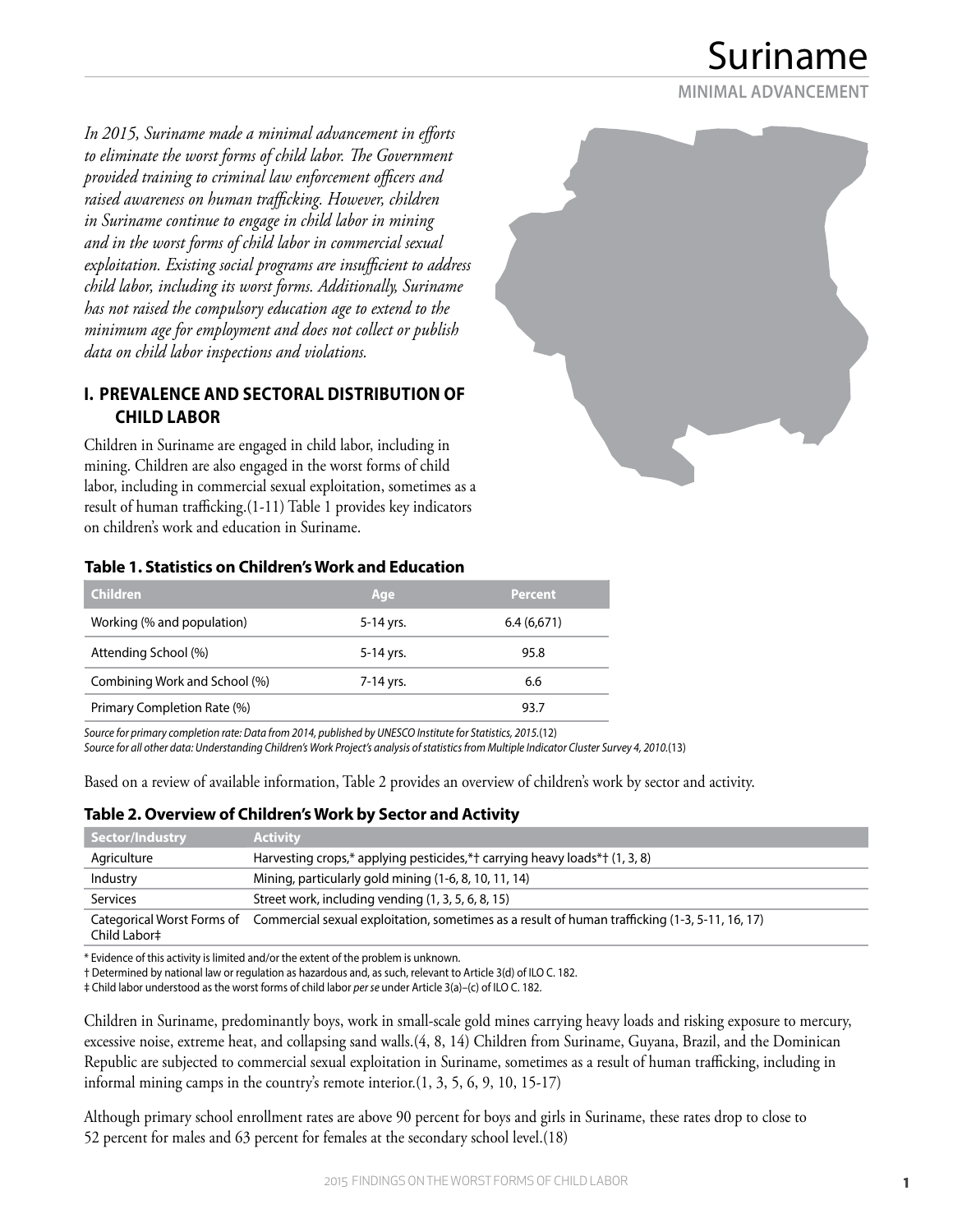# Suriname

**MINIMAL ADVANCEMENT**

## **II. LEGAL FRAMEWORK FOR THE WORST FORMS OF CHILD LABOR**

Suriname has ratified most key international conventions concerning child labor (Table 3).

## **Table 3. Ratification of International Conventions on Child Labor**

|  | <b>Convention</b>                                                                          | <b>Ratification</b> |
|--|--------------------------------------------------------------------------------------------|---------------------|
|  | ILO C. 138, Minimum Age                                                                    |                     |
|  | ILO C. 182, Worst Forms of Child Labor                                                     |                     |
|  | UN CRC                                                                                     |                     |
|  | UN CRC Optional Protocol on Armed Conflict                                                 |                     |
|  | UN CRC Optional Protocol on the Sale of Children, Child Prostitution and Child Pornography |                     |
|  | Palermo Protocol on Trafficking in Persons                                                 |                     |

The Government has established laws and regulations related to child labor, including its worst forms (Table 4).

## **Table 4. Laws and Regulations Related to Child Labor**

| <b>Standard</b>                                                     | Yes/No  | Age | <b>Related Legislation</b>                                                                         |
|---------------------------------------------------------------------|---------|-----|----------------------------------------------------------------------------------------------------|
| Minimum Age for Work                                                | Yes     | 14  | Article 17 of the Labor Code (1, 3-6, 19, 20)                                                      |
| Minimum Age for Hazardous Work                                      | Yes     | 18  | Article 20 of the Labor Code (1, 3-5, 19, 20)                                                      |
| Prohibition of Hazardous Occupations or<br>Activities for Children  | Yes     |     | Articles 2 and 3 of the Decree on Hazardous Labor; Articles 20 and<br>21 of the Labor Code (20-22) |
| Prohibition of Forced Labor                                         | Yes     |     | Article 15 of the Constitution; Articles 253 and 307 of the Penal<br>Code (6, 19, 23)              |
| Prohibition of Child Trafficking                                    | Yes     |     | Articles 307 and 334 of the Penal Code (6, 19)                                                     |
| Prohibition of Commercial Sexual<br><b>Exploitation of Children</b> | Yes     |     | Articles 298, 306, and 334 of the Penal Code (1, 3, 5, 6, 19)                                      |
| Prohibition of Using Children in Illicit<br><b>Activities</b>       | No.     |     |                                                                                                    |
| Minimum Age for Compulsory Military<br>Recruitment                  | $N/A^*$ |     |                                                                                                    |
| Minimum Age for Voluntary Military<br>Service                       | Yes     | 18  | Article 9 of the Legal Status of Military Personnel Act (24, 25)                                   |
| <b>Compulsory Education Age</b>                                     | Yes     | 12  | Article 39 of the Constitution; Article 20 of the Law on Basic<br>Education (4, 6, 23, 26)         |
| Free Public Education                                               | Yes     |     | Articles 38 and 39 of the Constitution (23)                                                        |

\* No conscription (24)

Article 20 of the Law on Basic Education requires children to attend school until they are at least age 12.(26) This leaves children between ages 12 and 14 particularly vulnerable to the worst forms of child labor, as they are no longer required to attend school but are not yet legally permitted to work.(1, 4) Although the Constitution guarantees free public education for all citizens, sources indicate that some children born in Suriname are not entitled to citizenship and remain ineligible to receive free public education. (23, 27, 28) The Penal Code established penalties for the production and trafficking of drugs but does not appear to specifically prohibit the use, procurement, and offering of a child in the production and trafficking of drugs.(19)

## **III. ENFORCEMENT OF LAWS ON THE WORST FORMS OF CHILD LABOR**

The Government has established institutional mechanisms for the enforcement of laws and regulations on child labor, including its worst forms (Table 5).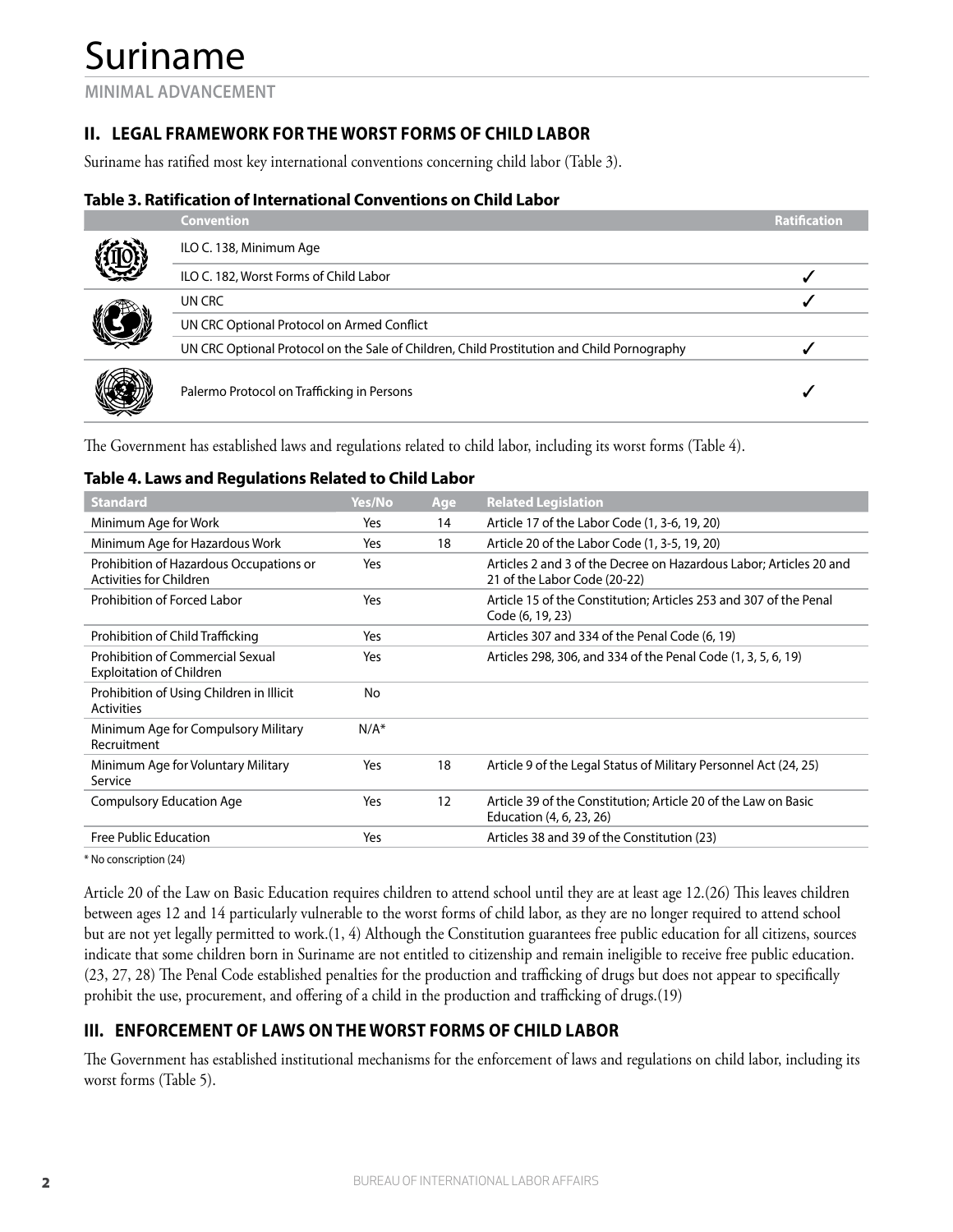**MINIMAL ADVANCEMENT**

| <b>Organization/Agency</b>                                                                      | <b>Role</b>                                                                                                                                                                                                                                                                                                                                                                                                                                                                                               |
|-------------------------------------------------------------------------------------------------|-----------------------------------------------------------------------------------------------------------------------------------------------------------------------------------------------------------------------------------------------------------------------------------------------------------------------------------------------------------------------------------------------------------------------------------------------------------------------------------------------------------|
| Ministry of Labor, Technology,<br>and Environment (MLTE)/<br>Department of Labor<br>Inspections | Enforce laws related to child labor in the formal sector.(4, 5, 11)                                                                                                                                                                                                                                                                                                                                                                                                                                       |
| Ministry of Justice and Police                                                                  | Enforce criminal laws related to child labor. Monitor and enforce child labor laws in the informal sector,<br>including on the streets.(3, 5, 6, 11) The Youth Affairs Police covers law enforcement involving children<br>under age 18 and is jointly responsible for child labor-related crimes.(3, 5) The Police Trafficking in<br>Persons Unit investigates reports and allegations of trafficking in persons and forced sexual exploitation<br>nationwide, including cases involving children.(5, 6) |
| Prosecutor's Office                                                                             | Investigate and prosecute human trafficking cases.(8)                                                                                                                                                                                                                                                                                                                                                                                                                                                     |

#### **Table 5. Agencies Responsible for Child Labor Law Enforcement**

## *Labor Law Enforcement*

In 2015, labor law enforcement agencies in Suriname took actions to combat child labor, including its worst forms (Table 6).

## **Table 6. Labor Law Enforcement Efforts Related to Child Labor**

| <b>Overview of Labor Law Enforcement</b>                                                                                                           | 2014                                                                  | 2015                                         |
|----------------------------------------------------------------------------------------------------------------------------------------------------|-----------------------------------------------------------------------|----------------------------------------------|
| Labor Inspectorate Funding                                                                                                                         | Unknown (29)                                                          | Unknown (8)                                  |
| Number of Labor Inspectors                                                                                                                         | 66 (29)                                                               | Unknown (8)                                  |
| Inspectorate Authorized to Assess Penalties                                                                                                        | Yes (29)                                                              | Yes $(8)$                                    |
| Training for Labor Inspectors<br>Initial Training for New Employees<br>Training on New Laws Related to Child Labor<br>■ Refresher Courses Provided | Yes (30)<br>Yes $(8)$<br>Unknown (30)                                 | Unknown (8)<br>Unknown (8)<br>Unknown (8)    |
| Number of Labor Inspections<br>■ Number Conducted at Worksite<br>■ Number Conducted by Desk Reviews                                                | Unknown* (29)<br>Unknown <sup>*</sup> (8)<br>Unknown <sup>*</sup> (8) | Unknown* (8)<br>Unknown* (8)<br>Unknown* (8) |
| Number of Child Labor Violations Found                                                                                                             | 0(8)                                                                  | Unknown* (8)                                 |
| Number of Child Labor Violations for Which Penalties Were Imposed<br>■ Number of Penalties Imposed That Were Collected                             | Unknown*<br>Unknown*                                                  | Unknown* (8)<br>Unknown* (8)                 |
| Routine Inspections Conducted<br>Routine Inspections Targeted                                                                                      | Yes $(8)$<br>No (8)                                                   | Yes $(8)$<br>No (8)                          |
| Unannounced Inspections Permitted                                                                                                                  | Yes $(8)$                                                             | Yes $(8)$                                    |
| Unannounced Inspections Conducted                                                                                                                  | Yes $(8)$                                                             | Yes $(8)$                                    |
| <b>Complaint Mechanism Exists</b>                                                                                                                  | No (8)                                                                | No (8)                                       |
| Reciprocal Referral Mechanism Exists Between Labor Authorities and Social Services                                                                 | No (8)                                                                | No (8)                                       |

\* The Government does not make this information publicly available.

The Government of Suriname does not collect or publish data on child labor inspections and violations. Labor inspections are mainly conducted near coastal areas and do not provide adequate coverage to ensure the enforcement of labor laws, particularly in agricultural areas, fisheries, and in the country's interior, which is difficult to reach or monitor.(9, 30)

## *Criminal Law Enforcement*

In 2015, criminal law enforcement agencies in Suriname took actions to combat the worst forms of child labor (Table 7).

## **Table 7. Criminal Law Enforcement Efforts Related to the Worst Forms of Child Labor**

| <b>Overview of Criminal Law Enforcement</b>                      | 2014      | 2015        |
|------------------------------------------------------------------|-----------|-------------|
| Training for Investigators                                       |           |             |
| Initial Training for New Employees                               | Yes $(8)$ | Yes $(8)$   |
| ■ Training on New Laws Related to the Worst Forms of Child Labor | Yes $(8)$ | Yes $(8)$   |
| Refresher Courses Provided                                       | Yes $(8)$ | Yes $(8)$   |
| Number of Investigations                                         | 15(31)    | 7(9)        |
| Number of Violations Found                                       | 13(31)    | Unknown (8) |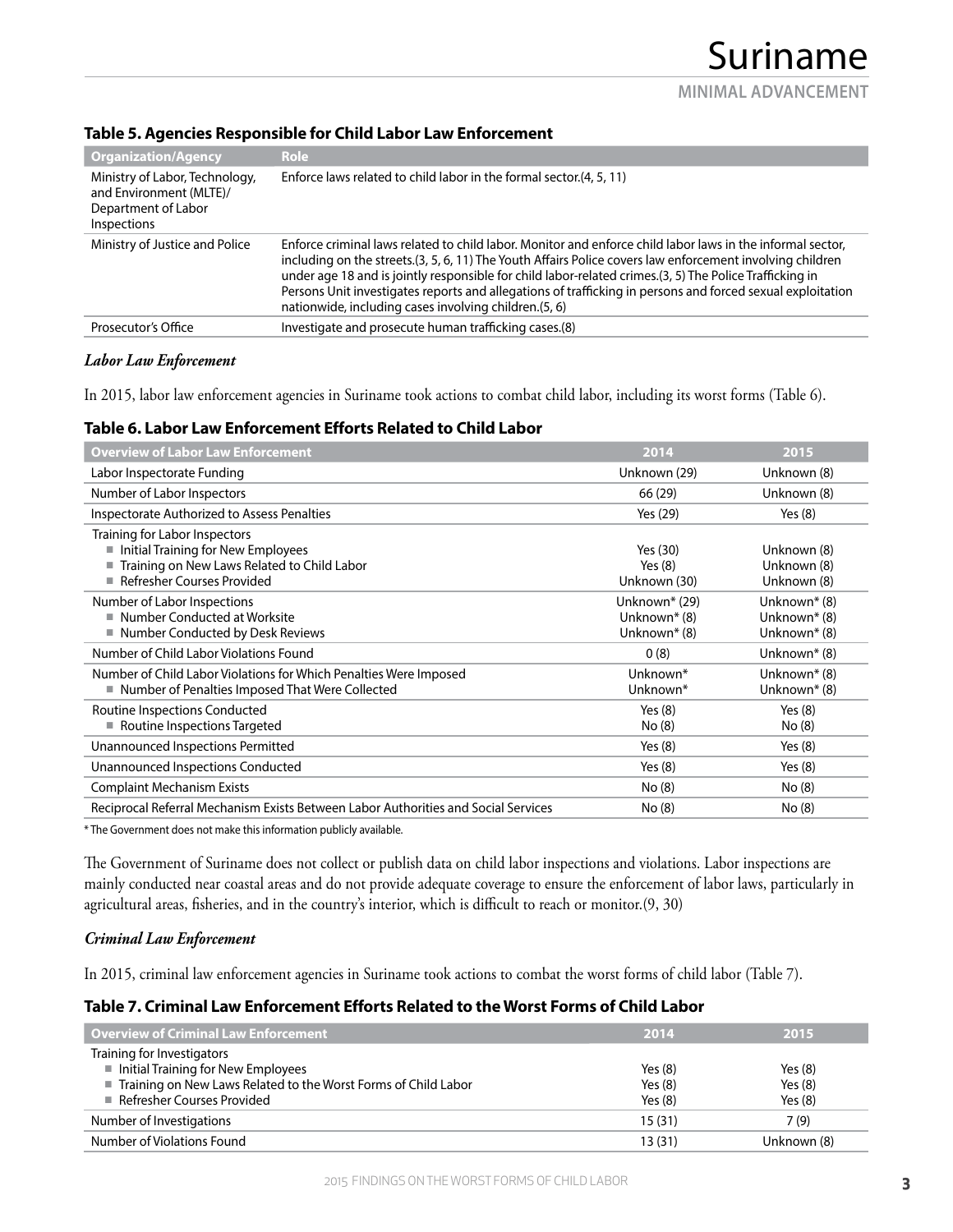**MINIMAL ADVANCEMENT**

## **Table 7. Criminal Law Enforcement Efforts Related to the Worst Forms of Child Labor (cont)**

| Overview of Criminal Law Enforcement                                                  | 2014    | 2015   |
|---------------------------------------------------------------------------------------|---------|--------|
| Number of Prosecutions Initiated                                                      | 27(31)  | 7 (9)  |
| Number of Convictions                                                                 | 10(31)  | 0(9)   |
| Reciprocal Referral Mechanism Exists Between Criminal Authorities and Social Services | No (31) | No (8) |

In 2015, the Government increased resources, including office space, for the Police Trafficking in Persons Unit of Police.(9) However, according to the Prosecutor's Office, investigations are initiated only as a result of complaints filed and are limited by a lack of resources, especially for travel to the interior of the country.(29, 31) Law enforcement efforts are also limited by the lack of formal processes for victim referrals. When the Youth Affairs Police finds children working on the street, these children are sometimes registered and sent home without referrals to any relevant services.(5, 6, 31) Child trafficking victims may be referred to shelters operated by NGOs; however, there are no dedicated shelters for human trafficking victims in Suriname and some children were placed in juvenile detention facilities due to lack of space in existing shelters.(1, 3, 9, 32)

## **IV. COORDINATION OF GOVERNMENT EFFORTS ON THE WORST FORMS OF CHILD LABOR**

The Government has established mechanisms to coordinate its efforts to address child labor, including its worst forms (Table 8).

## **Table 8. Mechanisms to Coordinate Government Efforts on Child Labor**

| <b>Coordinating Body</b>                                          | <b>Role &amp; Description</b>                                                                                                                                                                                                                                                                                                                                                                                                                                                                                                                                                                                                                    |
|-------------------------------------------------------------------|--------------------------------------------------------------------------------------------------------------------------------------------------------------------------------------------------------------------------------------------------------------------------------------------------------------------------------------------------------------------------------------------------------------------------------------------------------------------------------------------------------------------------------------------------------------------------------------------------------------------------------------------------|
| National Commission for the<br>Elimination of Child Labor (NCECL) | Coordinate efforts to combat child labor, including by researching different forms of child labor,<br>advising on policy related to combating child labor, and formulating an action plan.(6) Represent 11<br>members, including the Presidential Commission on Child and Adolescent Policy; labor unions; private<br>sector entities; academic institutions; NGOs; the MLTE; and the ministries of Social Affairs, Education,<br>Regional Development, and Justice and Police.(1, 3, 6)                                                                                                                                                         |
| Anti-Trafficking Working Group                                    | Coordinate the Government's anti-trafficking efforts.(1, 3, 5, 6) Provide care to victims of trafficking<br>through government-supported NGOs.(6, 33) Comprised of seven members, six from government<br>agencies and one representing the NGO community. Initiatives include those that target the<br>worst forms of child labor, such as the commercial sexual exploitation of children. (3, 5, 6) Inactive<br>throughout most of the reporting period. In December, the Minister of Justice and Police reorganized<br>and reactivated the group, designating the Permanent Secretary of the Ministry of Justice and Police<br>as the head.(8) |

The National Commission for the Elimination of Child Labor (NCECL) mandate expired in January 2015 and has not been renewed. The NCECL has been inactive since 2014 and there are no current plans to reestablish the commission.(8)

## **V. GOVERNMENT POLICIES ON THE WORST FORMS OF CHILD LABOR**

The Government of Suriname has established policies related to child labor, including its worst forms (Table 9).

## **Table 9. Policies Related to Child Labor**

| <b>Policy</b>                                                                                                 | <b>Description</b>                                                                                                                                                                                                                                                                                                                                                                                                                                             |
|---------------------------------------------------------------------------------------------------------------|----------------------------------------------------------------------------------------------------------------------------------------------------------------------------------------------------------------------------------------------------------------------------------------------------------------------------------------------------------------------------------------------------------------------------------------------------------------|
| Declaration of the Regional Initiative:<br>Latin America and the Caribbean<br>Free of Child Labor (2014-2020) | Aims to increase regional cooperation to eradicate child labor by 2020 through signatories' efforts<br>to strengthen monitoring and coordination mechanisms, government programs, and South-<br>South exchanges. Reaffirms commitments made in the Brasilia Declaration from the Third Global<br>Conference on Child Labor (October 2013), and signed by Suriname at the ILO's 18th Regional<br>Meeting of the Americas in Lima, Peru (October 2014). (34, 35) |
| Roadmap to Combat Human<br>Trafficking in Suriname<br>$(2014 - 2018)$                                         | Outlines a policy to combat trafficking in persons through 2018.(29)                                                                                                                                                                                                                                                                                                                                                                                           |

The Government of Suriname is in the initial stages of developing a new National Action Plan to eliminate child labor.(36) Research found no evidence that the Roadmap to Combat Human Trafficking in Suriname has been implemented.(8, 9)

## **VI. SOCIAL PROGRAMS TO ADDRESS CHILD LABOR**

In 2015, the Government of Suriname funded and participated in programs that include the goal of eliminating or preventing child labor, including its worst forms (Table 10).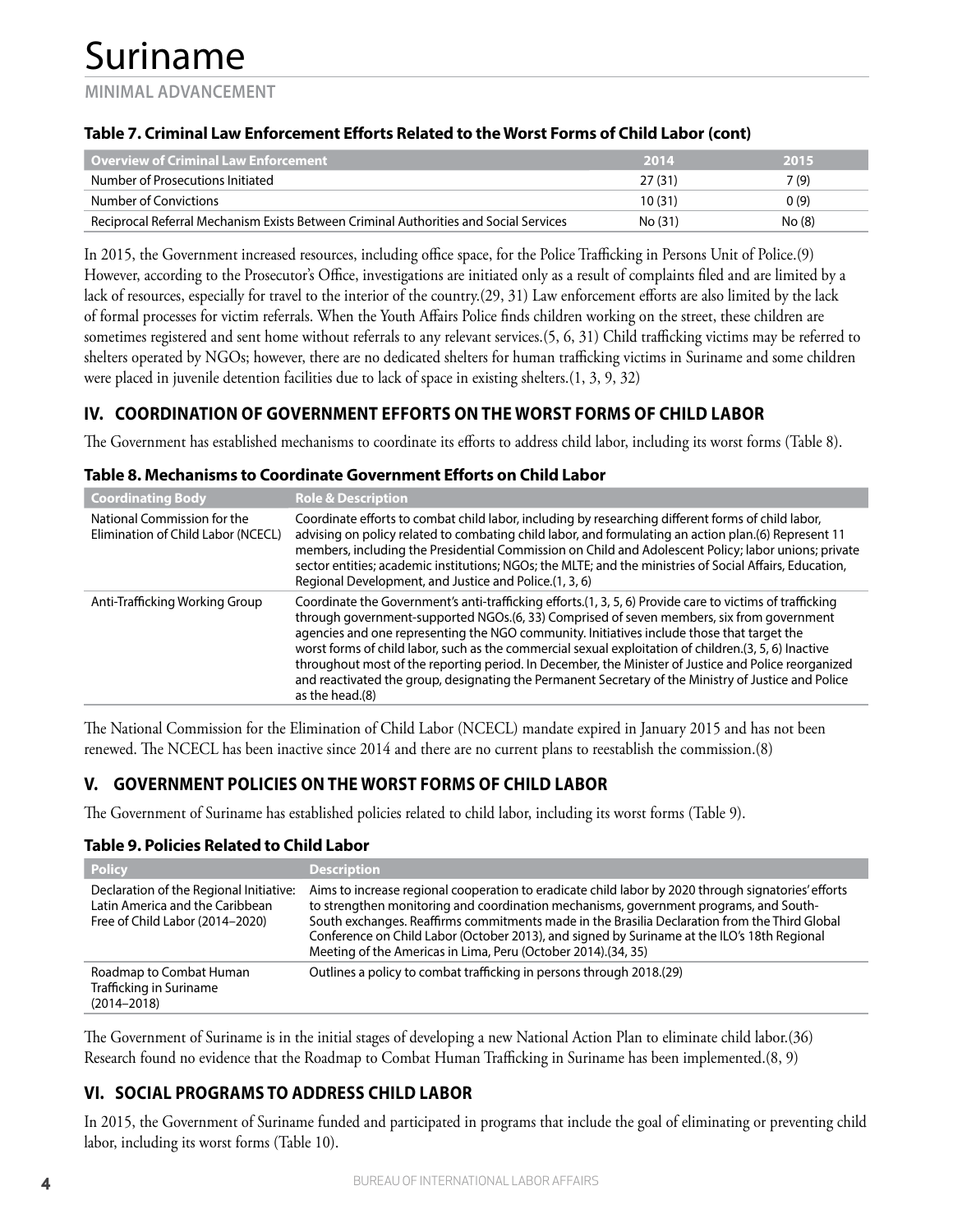#### **Table 10. Social Programs to Address Child Labor**

| Program                                                                                           | <b>Description</b>                                                                                                                                                                                                                                                                                                                                                                                                |
|---------------------------------------------------------------------------------------------------|-------------------------------------------------------------------------------------------------------------------------------------------------------------------------------------------------------------------------------------------------------------------------------------------------------------------------------------------------------------------------------------------------------------------|
| Country-Level<br>Engagement and<br>Assistance to Reduce<br>Child Labor (CLEAR)<br>$(2013 - 2017)$ | USDOL-funded capacity-building project implemented by the ILO in at least 10 countries to build the local and<br>national capacity of the Government to address child labor. Aims to improve monitoring and enforcement of<br>laws and policies related to child labor in Suriname; will implement a National Action Plan on the elimination of<br>child labor and support a national child labor survey.(36, 37) |
| Child and Youth Hotlinet                                                                          | Government-run hotline that provides confidential advice to children in need, including victims of the worst<br>forms of child labor. (29) Calls during the reporting period included inquiries on the definition of human<br>trafficking.(8)                                                                                                                                                                     |
| Anti-Trafficking Hotlinet                                                                         | Government-sponsored hotline through which citizens can provide information to the police about trafficking<br>cases.(10, 16, 29)                                                                                                                                                                                                                                                                                 |
| Human Trafficking<br>Awareness Program <sup>+</sup>                                               | Government-funded anti-trafficking awareness campaign for press, radio, television, Internet, and social media.<br>In 2015, activities included publishing awareness-raising ads in local newspapers. (6, 8, 26, 33)                                                                                                                                                                                              |
| Second Basic Education<br>Improvement Program<br>$(2015 - 2040)^*$                                | \$20 million IDB, 25-year loan implemented by the Ministry of Education to develop curriculum and textbooks,<br>provide teacher training, renovate classrooms, build housing for teachers in the interior, and build a center for<br>teacher training and professional development. Will benefit 90,000 students and 6,500 teachers. (8, 38)                                                                      |

\* Program was launched during the reporting period.

† Program is funded by the Government of Suriname.

While the Government continues to support initiatives to eradicate child labor, existing social programs are insufficient to fully address the problem. In particular, Suriname lacks programs to assist children who are subjected to commercial sexual exploitation or who work in mining or agriculture.

## **VII. SUGGESTED GOVERNMENT ACTIONS TO ELIMINATE THE WORST FORMS OF CHILD LABOR**

Based on the reporting above, suggested actions are identified that would advance the elimination of child labor, including its worst forms, in Suriname (Table 11).

| Area                       | <b>Suggested Action</b>                                                                                                                                                                                                                                                                                                                                         | Year(s) Suggested |
|----------------------------|-----------------------------------------------------------------------------------------------------------------------------------------------------------------------------------------------------------------------------------------------------------------------------------------------------------------------------------------------------------------|-------------------|
| Legal Framework            | Establish penalties for the use, procurement, and offering of a child in the production and<br>trafficking of drugs.                                                                                                                                                                                                                                            | 2015              |
|                            | Increase the compulsory education age to at least 14, the minimum age for work.                                                                                                                                                                                                                                                                                 | $2009 - 2015$     |
|                            | Ensure that all children, including children born to foreign-born parents, have access to<br>free public education.                                                                                                                                                                                                                                             | 2015              |
| Enforcement                | Make information on labor law enforcement efforts publicly available, including the labor<br>inspectorate's funding levels and training, as well as the number of labor inspectors,<br>annual labor inspections conducted at worksites or by desk review, child labor violations<br>identified, and penalties imposed and collected for child labor violations. | $2012 - 2015$     |
| Enforcement                | Strengthen the labor inspectorate by initiating targeted inspections based on the analysis<br>of data related to risk-prone sectors and patterns of serious incidents. Ensure that labor<br>inspections are conducted in fisheries and in the interior of the country, particularly in<br>mining and agricultural areas where child labor is likely to occur.   | 2015              |
|                            | Establish a mechanism to receive child labor complaints.                                                                                                                                                                                                                                                                                                        | 2015              |
|                            | Allocate sufficient funding to ensure that criminal law enforcement officers have the<br>resources necessary to conduct investigations, particularly in the interior of the country<br>and in informal mining areas.                                                                                                                                            | $2014 - 2015$     |
|                            | Create a formal mechanism to refer victims of child labor, forced labor, and human<br>trafficking identified by labor or criminal law enforcement authorities to the appropriate<br>social services.                                                                                                                                                            | $2010 - 2015$     |
| Coordination               | Reestablish the NCECL or another mechanism to coordinate government efforts to address<br>child labor, including its worst forms.                                                                                                                                                                                                                               | 2015              |
| <b>Government Policies</b> | Develop and implement a National Action Plan on the elimination of child labor.                                                                                                                                                                                                                                                                                 | 2015              |
|                            | Strengthen efforts to prevent and eradicate the trafficking of children, including for<br>commercial sexual exploitation, by implementing the Roadmap to Combat Human<br>Trafficking (2014-2018).                                                                                                                                                               | 2015              |

#### **Table 11. Suggested Government Actions to Eliminate Child Labor, Including its Worst Forms**